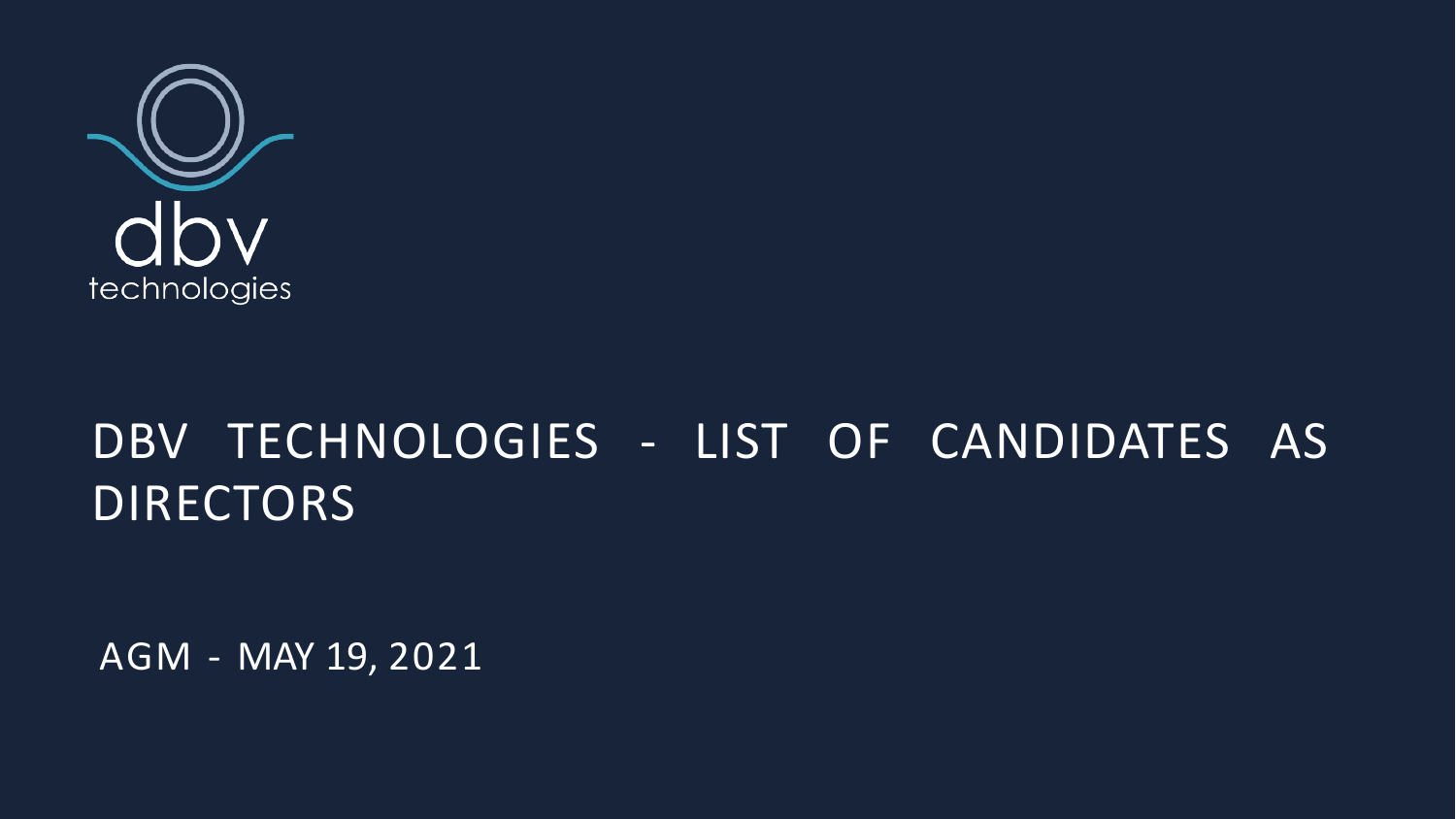# JULIE O'NEILL

### **Director**

Born on 25/02/1966 Business address : DBV Technologies, 177/181 avenue Pierre Brossolette, 92120 Montrouge (France)

#### **Other mandates and positions exercised in the last five years (excluding DBV Technologies)**

Director of HOOKIPA Pharma Inc. Director of National Institute for Bioprocessing Research and Training (NIBRT) Director, American Chamber of Commerce, Ireland Director, Icon plc Vice President Global Operations, Alexion Pharmaceuticals, Inc.

#### **Shareholding**

9,000 « BSAX 2017 » giving the right to purchase 9,000 shares 7,000 « BSA 2018 » giving the right to purchase 7,000 shares



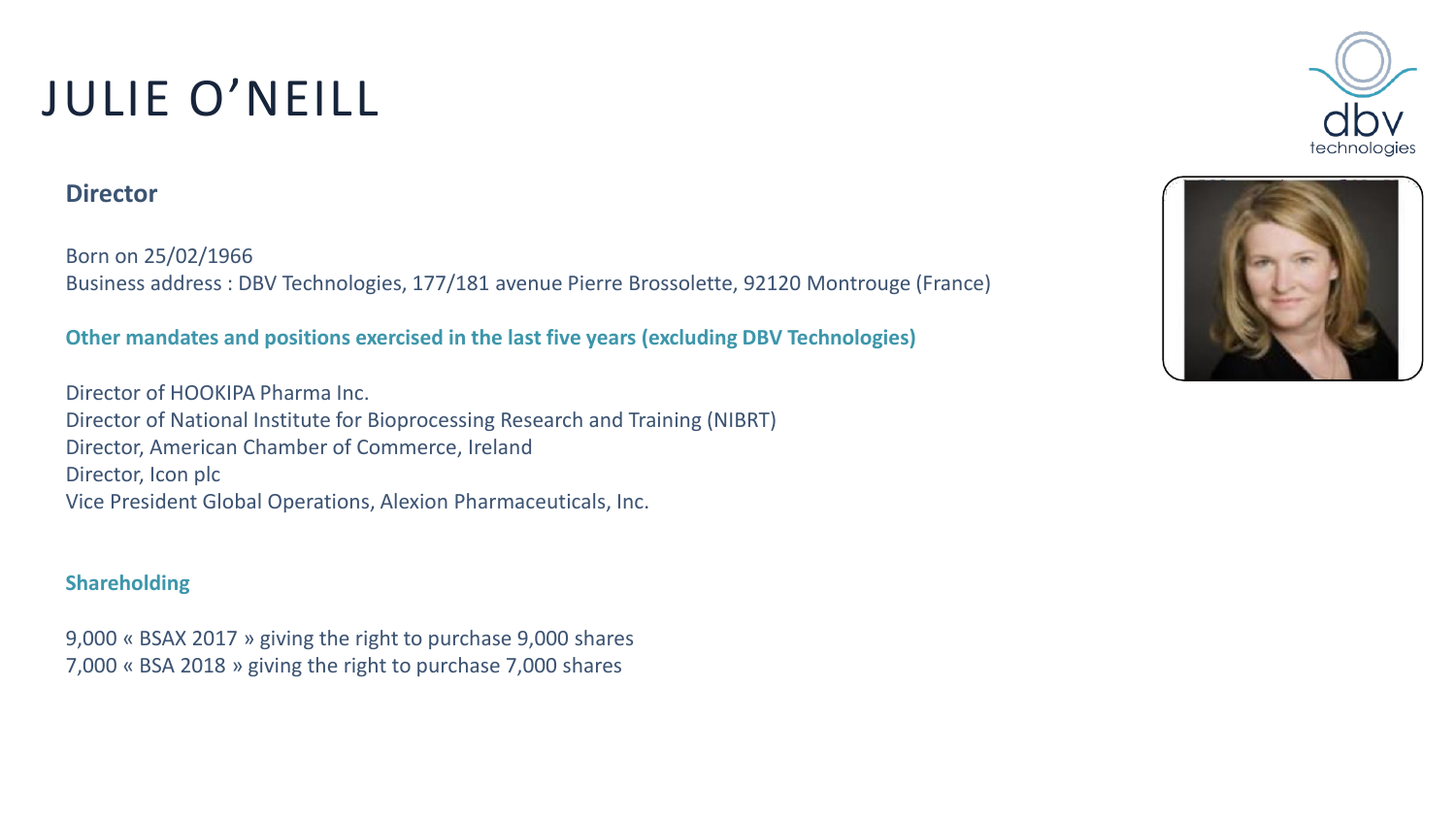# VIVIANE MONGES

## **Independent Director and Chair of the Audit Committee**

Born on 10/15/1963 Business address : DBV Technologies, 177/181 avenue Pierre Brossolette 92120 Montrouge (France)

#### **Other mandates and positions exercised in the last five years (excluding DBV Technologies)**

VP Finance & Control at Nestlé Business Excellence, Director of Novo Holdings A/S, Director of Union Chimique Belge S.A. (UCB), Director of Idorsia Pharmaceuticals Ltd., Director of Voluntis S.A,

#### **Shareholding**

600 shares directly held



![](_page_2_Picture_8.jpeg)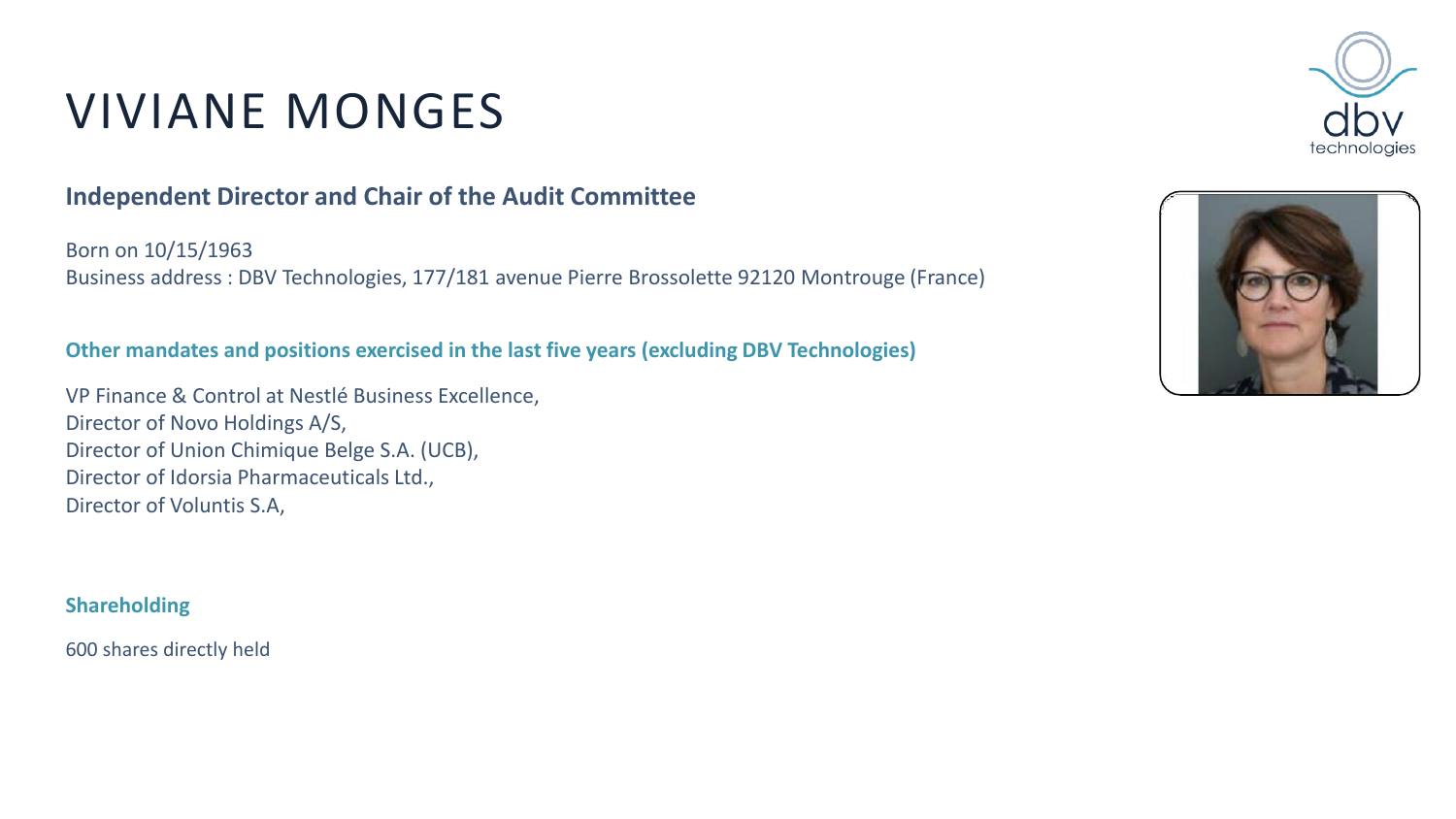# ADORA NDU

## **Independent Director**

Born on 04/18/1981 Business address : DBV Technologies, 177/181 avenue Pierre Brossolette 92120 Montrouge (France)

#### **Other mandates and positions exercised in the last five years (excluding DBV Technologies)**

Group Vice President, Head of Worldwide Research & Development Strategy, Scientific Collaborations & Policy (SSCP) Vice President, Regulatory Affairs; Global Head of Regulatory Policy, Research, Engagement & International Adjunct Professor; Biotechnology Enterprise and Entrepreneurship Graduate Program at John Hopkins University Adjunct Professor; Health Services Management Program at University of Maryland, US Food & Drug Administration, Center for Drug Evaluation & Research, Director, Division of Medical Policy Development, Office of Medical Policy (OMP)

Alliance for Regenerative Medicine; Board of Directors and Regulatory Affairs Committee Chair American Society for Gene and Cell Therapy (ASGCT) Regulatory Affairs Committee Chair.

#### **Shareholding**

N/A

![](_page_3_Picture_8.jpeg)

![](_page_3_Picture_9.jpeg)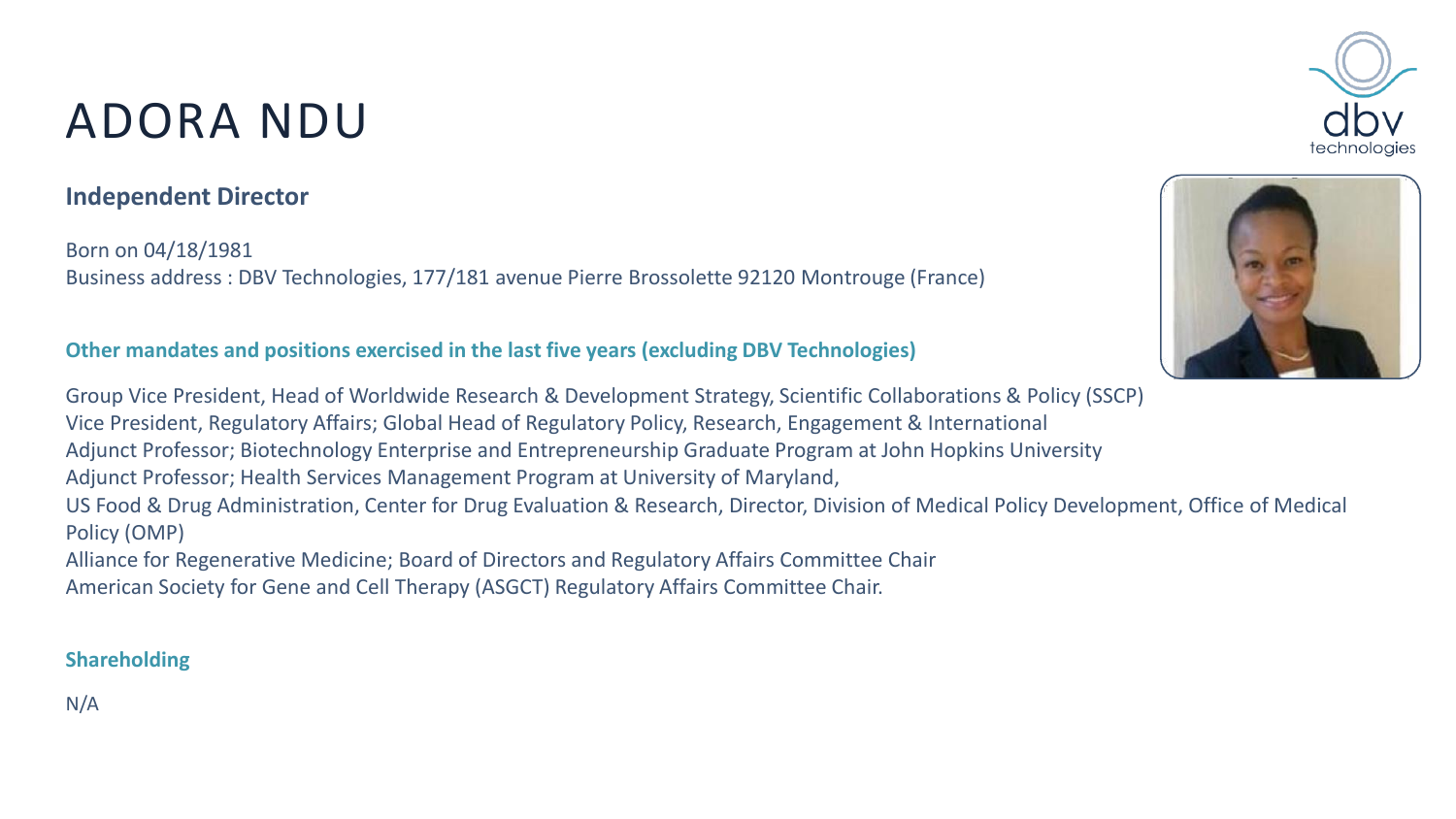## RAVI RAO

## **Independent Director**

Born on 11/21/1967 Business address : DBV Technologies, 177/181 avenue Pierre Brossolette 92120 Montrouge (France)

**Other mandates and positions exercised in the last five years (excluding DBV Technologies)**

Head of Research & Development (Global) at Sobi Chief Medical Officer at Aeglea Biotherapeutics (AGLE) Vice President, Global Medical Affairs Head, Immunology and Specialty Medicine at GlaxoSmithKline (GSK) Research and Development

#### **Shareholding**

N/A

![](_page_4_Picture_7.jpeg)

![](_page_4_Picture_8.jpeg)